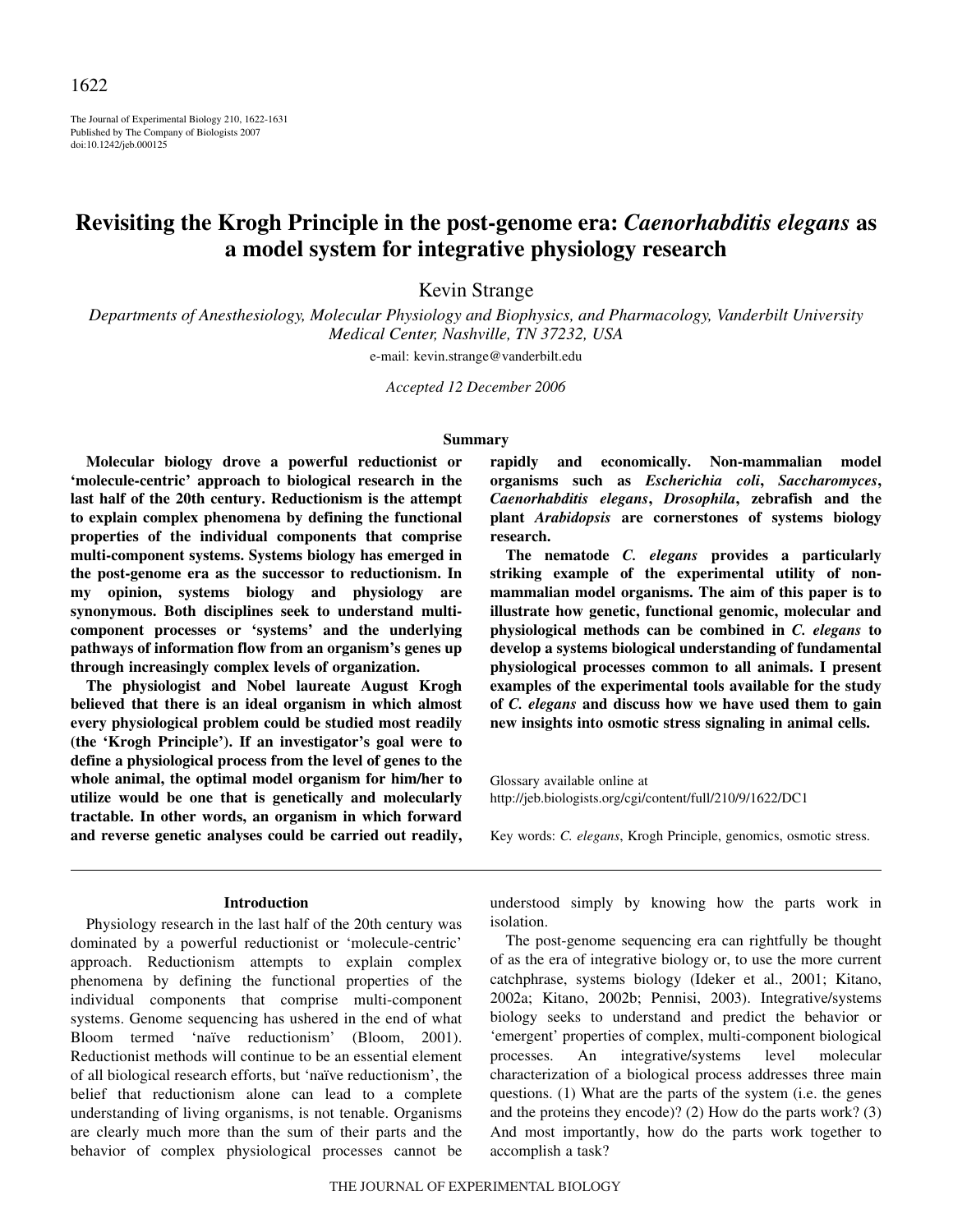#### **The Krogh Principle**

August Krogh is widely viewed as a leading figure in the field of integrative physiology. Over the course of his career, Krogh made numerous fundamental contributions to our understanding of gas exchange and respiration, capillary blood flow, ion and water exchange, and exercise physiology and metabolism. In 1920, Krogh won the Nobel Prize in Physiology or Medicine for his work on capillary blood flow and oxygen utilization during muscular work.

Krogh's seminal contributions to physiology reflect his intuition for choosing important problems and for developing the right tools and experimental strategies to address those problems. His scientific intuition is also reflected in his choice of the right experimental model. In this regard, Krogh was very much a comparative physiologist and is famous for stating that, "*for many problems there is an animal in which it can be most conveniently studied*", a statement that has subsequently become known as the Krogh Principle (Krebs, 1975; Krogh, 1929).

#### **Integrative physiology and genetic model organisms**

Genome sequencing coupled with stunning technological advances has made it feasible to take integrative physiology research to the most basic molecular level and define physiological processes beginning with their underlying genes and protein networks. If an integrative physiologist's goal was to define the genes and integrated genetic pathways underlying a physiological process, in what animal model could the problem be best addressed? The ideal organism in which the problem could be 'most conveniently studied' would have a fully sequenced and well-annotated genome. Importantly, the model system should be genetically tractable. Mutagenesis and forward genetic analysis allows one to identify genes relevant to a process of interest in a completely unbiased manner and allows assembly of those genes into functional pathways. The model should also be molecularly tractable. In other words, the model should allow straightforward and hopefully economical manipulation of gene expression through reverse genetic strategies and transgenesis.

Genetically tractable, non-mammalian model organisms such as *Escherichia coli*, *Saccharomyces*, *Caenorhabditis elegans*, *Drosophila*, zebrafish and the plant *Arabidopsis* are cornerstones of modern biomedical research. In the postgenome era, these organisms have been likened to the Rosetta Stone (Ideker et al., 2001), which provided modern scholars the tools needed to decipher Egyptian hieroglyphics. Similarly, genetic model organisms provide powerful tools that allow genome sequence to be deciphered. For the integrative physiologist then, a genetically tractable model organism would be an essential component of any research effort aimed at developing a genetic understanding of a physiological process.

My own research interests are focused broadly on the integrative physiology of ion and water homeostasis, particularly osmosensitive ion channels, epithelial transport and signaling mechanisms, and the cellular osmotic stress response, and I have studied these problems in a variety of models including intertidal bivalves, saltwater mosquito larvae, mammalian kidney tubules and cells in the mammalian central nervous system including astrocytes, neurons and choroid plexus cells. In late 1998, I had grown terminally frustrated over our inability to develop an integrated molecular understanding of these problems and began searching for new experimental models. The Krogh Principle dictated that we utilize a genetically tractable organism for our studies. As an animal physiologist, the organism that interested me most was the nematode *C. elegans*. Hermaphrodite genetics were certainly easier to understand and utilize experimentally. In addition, the animal's relative 'simplicity' was appealing. *C. elegans* is complex enough to be interesting, but its simple body plan and limited cell number make it experimentally more tractable than fruit flies and fish. The laboratory culture of worms is also very straightforward and was something that we could set up quickly with a minimum of cost.

In the following sections, I provide a brief summary of *C. elegans* biology and discuss its experimental attributes. The last section is a brief overview of our recent work and a description of how we have exploited the worm to address a physiological problem of broad relevance to all animals.

# *C. elegans* **biology**

### *Natural history and life cycle*

*Caenorhabditis elegans* is a free-living nematode about 1 mm long and is typically found inhabiting surface soil and decaying vegetable matter. The life strategy of *C. elegans* is well adapted for survival in soil environments where food and water availability, temperature, populations of predators and many other variables can change constantly and dramatically. It is a voracious feeder and outgrows its competitors by producing large numbers of offspring and rapidly depleting local food resources.

Adult *C. elegans* are predominantly hermaphroditic with males making up approximately 0.1% of wild-type populations. Self-fertilized hermaphrodites produce about 300 offspring whereas male-fertilized hermaphrodites can produce over 1000 progeny. Postembryonic development occurs in four larval stages (L1–L4) and adult worms survive about 2–3 weeks under optimal laboratory conditions.

When food supply is limited, dauer larvae form after the second larval molt. Dauer larvae do not feed and have structural, metabolic and behavioral adaptations that increase life span up to 10 times and aid in the dispersal of the animal to new habitats. Once food becomes available, dauer larvae feed and continue development to the adult stage (Riddle and Albert, 1997).

#### *Laboratory culture*

Culture of *C. elegans* in the laboratory is simple and relatively inexpensive (Lewis and Fleming, 1995). Animals are typically grown in Petri dishes on agar seeded with a lawn of *E. coli* as a food source. *C. elegans* can also be grown in mass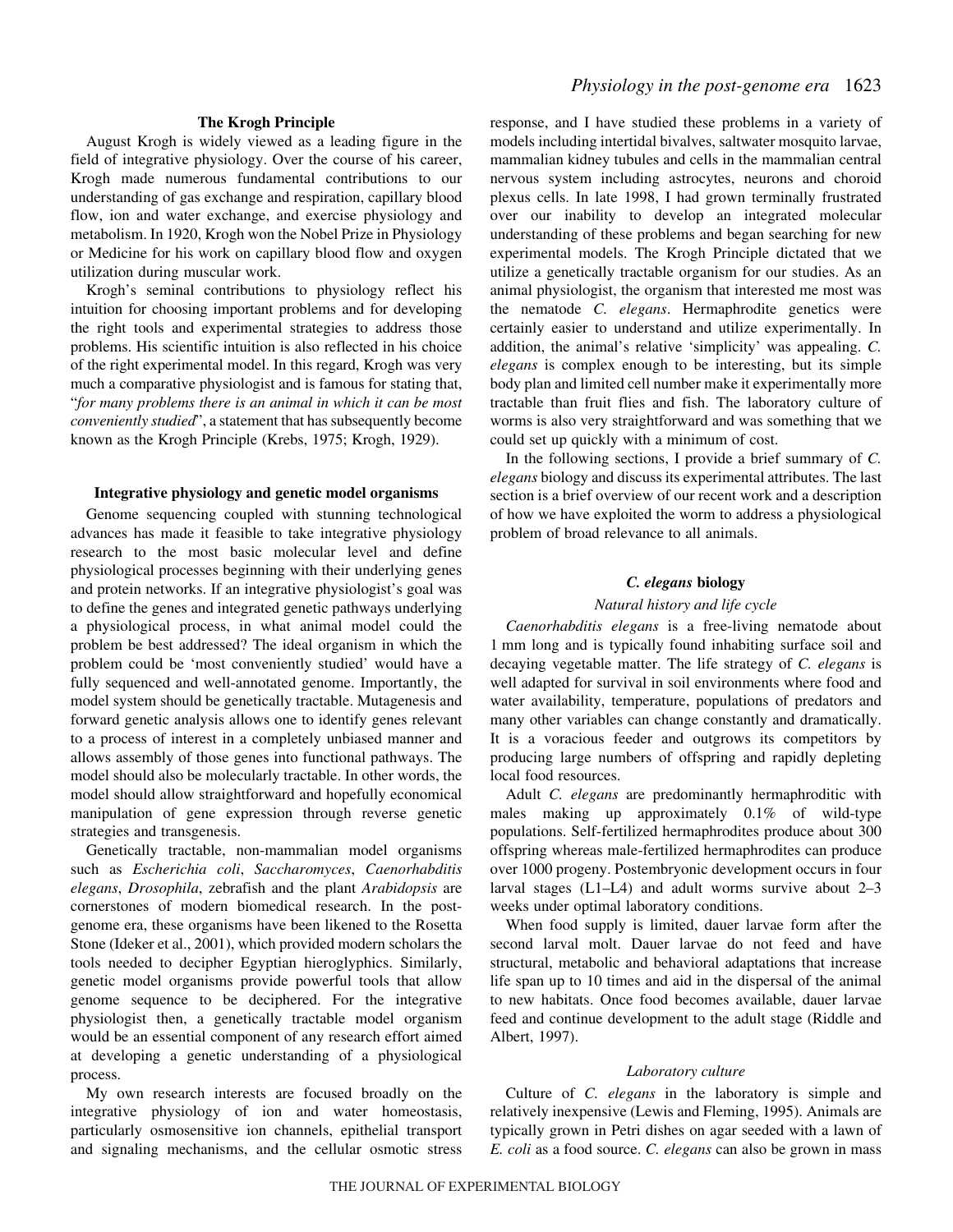quantities using liquid culture strategies and fermentor-like devices. Worm stocks are stored frozen in liquid nitrogen indefinitely with good viability, which greatly simplifies culture strategies and reduces costs associated with handling and maintaining wild type and mutant worm strains.

# *Anatomy*

Like all nematodes, *C. elegans* has an unsegmented, cylindrical body that tapers at both ends. The body wall consists of a tough collagenous cuticle underlain by hypodermis, muscles and nerves. A fluid-filled body cavity or pseudocoel separates the body wall from internal organs. Body shape is maintained by hydrostatic pressure in the pseudocoel.

Newly hatched L1 larvae have 558 cells. Additional divisions of somatic blast cells occur during the four larval stages eventually giving rise to 959 somatic cells in mature adult hermaphrodites and 1031 in adult males. The lineage of somatic cells in *C. elegans* is largely invariant. This invariance, combined with the ability to visualize by differential interference contrast microscopy cell division and development in living embryos, larvae and adult animals, has made it possible to describe the fate map or cell lineage of the worm (Sulston et al., 1983; Sulston and Horvitz, 1977).

Despite the small cell number, *C. elegans* exhibits a striking degree of differentiation. Many physiological functions found in mammals have nematode analogs. This high degree of complexity and small total cell number provides a remarkably tractable experimental system for studies of differentiation, cell biology and cell physiology. A detailed description of worm anatomy can be found online at the Center for *C. elegans* Anatomy (http://www.aecom.yu.edu/wormem/).

*C. elegans* has a well developed musculature and nervous system and has proved to be an invaluable model system for the study of excitable cell physiology. The worm possesses both striated and non-striated muscles. Striated body wall muscles are the most numerous muscle cell type and are responsible for locomotion. Non-striated muscles are associated with the pharynx, intestine, anus and gonad, and mediate pharyngeal pumping, defecation, ovulation and fertilization, and egg laying.

The nervous system of adult hermaphrodites contains 302 neurons and 56 glial and support cells. Males have 381 neurons and 92 glial and support cells. White et al. (White et al., 1986) have reconstructed and mapped the connectivity of the entire hermaphrodite nervous system using serial electron microscopy. Most of the differences between the male and hermaphrodite nervous system are found in the male tail, which plays an important role in mating. An important feature of the *C. elegans* nervous system is that only three neurons, which control pharyngeal pumping required for feeding and fluid excretion by the excretory cell, are essential for survival under laboratory conditions. The nonessential nature of most neurons for viability provides an enormous advantage for mutagenesis studies of nervous system function.

The worm 'kidney' consists of three cell types, the excretory cell, the duct cell and the pore cell (Nelson et al., 1983). Destruction of any of these cells by laser ablation causes the animal to swell with fluid and die (Nelson and Riddle, 1984). The excretory cell is a large, H-shaped cell that sends out processes both anteriorly and posteriorly from the cell body. A fluid-filled excretory canal is surrounded by the cell cytoplasm. The basal pole of the cell faces the pseudocoel while the apical membrane faces the excretory canal lumen. Gap junctions connect the excretory cell to the hypodermis, an epithelium that lies just below the cuticle. An excretory duct connects the excretory canal to the outside surface of the worm and is formed by the duct and pore cells.

The digestive tract of *C. elegans* consists of a pharynx, intestine and rectum. *C. elegans* is a filter feeder and the pharynx is a muscular organ that pumps food into the pharyngeal lumen, grinds it up and then moves it into the intestine. The pharynx is formed from muscle cells, neurons, epithelial cells and gland cells (Albertson and Thomson, 1976). Twenty epithelial cells with extensive apical microvilli form the main body of the intestine (Leung et al., 1999). Intestinal epithelial cells secrete digestive enzymes and absorb nutrients.

As noted above, sexual reproduction in *C. elegans* occurs by self-fertilization of hermaphrodites or fertilization of hermaphrodites by males. The gonad of adult hermaphrodites consists of two identical U-shaped tubes connected *via* spermatheca to a common uterus. Sperm are formed during the fourth larval stage and stored in the spermatheca. In adults, germ cells develop into oocytes and are ovulated into the spermatheca for fertilization. The male gonad consists of the testis, seminal vesicle and vas deferens.

# *Forward genetic screening*

The development of *C. elegans* as an experimental system was driven largely by the relative ease of performing forward genetic screens for identification of the complement of genes responsible for observable phenotypes. The utility and power of genetic screening depends on the ability to assay a phenotype of interest. For a detailed discussion of screening assays in *C. elegans*, the reader is referred to a recent review (Jorgensen and Mango, 2002) as well as several chapters in WormBook (http://www.wormbook.org), an online review of *C. elegans* biology.

Once a screening assay is developed, animals are mutagenized, typically by the alkylating agent ethyl methanesulphonate (EMS). Mutant animals are then isolated and the mutated gene identified by mapping, rescue and cloning strategies. The reproductive characteristics of *C. elegans* greatly facilitate the isolation and maintenance of mutant strains. Self-fertilization in hermaphrodites allows homozygous animals to breed true and is especially useful if mutant worms are paralyzed or uncoordinated since reproduction does not require movement in order to find and mate with a male. Mating with males, however, is essential for moving mutations between strains.

Mutant animals can be further mutagenized to suppress or enhance the original phenotype. Suppressor or enhancer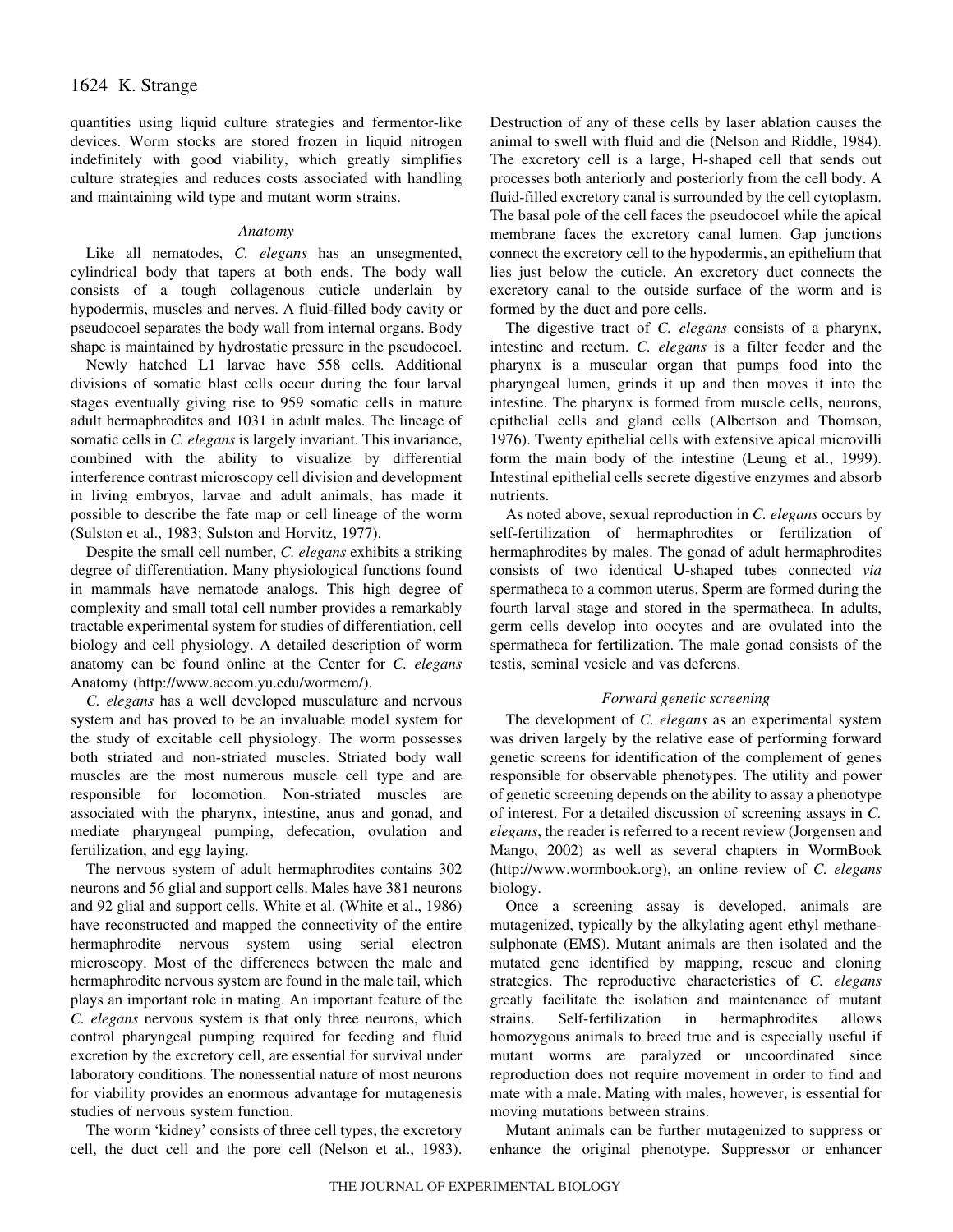mutations may reside in genes distinct from the one mutated in the original screen. These extragenic mutations imply that the suppressor and enhancer genes interact with the first mutated gene. Genetic interactions indicate that gene products function in a common process.

#### *Reverse genetics*

One of the truly extraordinary experimental advantages of *C. elegans* is the relative ease by which gene expression can be silenced or knocked down using double stranded RNA (dsRNA)-mediated gene interference (RNAi) (Sen and Blau, 2006). RNAi is induced in worms by injecting them with dsRNA (Fire et al., 1998), by soaking them in dsRNA solutions (Tabara et al., 1998) or by feeding them bacteria producing dsRNA (Kamath et al., 2000; Timmons et al., 2001; Timmons and Fire, 1998). When worms are fed dsRNA-producing bacteria or soaked in dsRNA solutions, the dsRNA is absorbed across the intestinal epithelium and then spreads systemically to the animal's somatic cells and germline. In cultured *C. elegans* cells, RNAi is triggered simply by adding dsRNA to the culture medium (Christensen et al., 2002).

Kamath et al. generated a reusable RNAi library (available from Geneservice Ltd, Cambridge, UK) consisting of  $~16000$ bacterial strains, each of which expresses a unique dsRNA (Kamath et al., 2003). A second RNAi library generated by Vidal and coworkers [(Rual et al., 2004); available from Open Biosystems, Huntsville, AL, USA] contains ~11 800 dsRNAproducing bacterial strains. Together, these two libraries provide RNAi bacterial clones to ~90% of the genes in the worm genome. A number of genome-wide RNAi screens have been carried out in *C. elegans* and have successfully identified genes involved in fundamental biological processes including fat metabolism (Ashrafi et al., 2003), ageing (Lee et al., 2003; Murphy et al., 2003), early embryonic development (Zipperlen et al., 2001), osmotic stress resistance (Lamitina and Strange, 2004; Lamitina et al., 2006) and prevention of protein aggregation (Nollen et al., 2004).

Gene knockout or inactivation is another important reverse genetic strategy. Targeted gene knockout by homologous recombination using microparticle bombardment methods (Berezikov et al., 2004) or DNA microinjection into meiotic oocyte nuclei (Broverman et al., 1993) has been reported in *C. elegans*, but has not been widely used as an experimental tool. Instead, the relative ease of culturing *C. elegans* in large numbers and the ability to store worms frozen has led to the development of so-called 'target-selected gene inactivation methods'. This approach involves inducing random deletion mutations in a population of worms using either chemical mutagens or transposons (e.g. Jansen et al., 1997; Williams et al., 2005). Several large-scale efforts to produce strains possessing deletion mutations in all identified worm genes are underway (e.g. http://elegans.bcgsc.bc.ca/knockout.shtml; http://shigen.lab.nig.ac.jp/c.elegans/index.jsp; http://elegans. imbb.forth.gr/nemagenetag/). Once strains are created, they are made freely available to the research community.

# *Creation of transgenic worms*

DNA transformation in *C. elegans* is relatively straightforward (Fire, 1986; Mello et al., 1991; Stinchcomb et al., 1985). Briefly, transforming DNA is microinjected into the distal end of the hermaphrodite gonad. Heritable DNA transformation occurs by extrachromosomal transformation, nonhomologous integration or homologous integration. Spontaneous homologous integration is extremely rare. Formation of multicopy extrachromosomal arrays is the most frequent way in which transforming DNA is inherited. Transformation by extrachromosomal arrays is often transient. Integration of transgenes and generation of stable transgenic lines is commonly carried out by gamma irradiation of transformed worms (Mello and Fire, 1995). Microparticle bombardment can also be used to create integrated transgenic lines in *C. elegans* with a frequency of 9–35% relative to the number of bombardments performed (Praitis et al., 2001).

# *Tools for cell physiology*

*C. elegans* is exceptionally well-suited for quantitative, *in vivo* microscopy (Hall et al., 2006). The embryo eggshell and cuticle of larvae and adults are transparent, making it possible to observe and quantitate cell biological events and physiological processes, including  $Ca^{2+}$  signaling (Schafer, 2005) and intracellular pH regulation (Nehrke, 2003), using brightfield and fluorescence microscopy. Electron microscopy methods for *C. elegans* are well developed (Hall et al., 2006).

A powerful way to assess the physiological role of a specific nematode cell type is to destroy the cell and characterize the effect on developmental events and whole animal phenotype. Laser ablation or microsurgery has been used extensively to identify cell function and cell–cell developmental interactions in *C. elegans* (Bargmann and Avery, 1995). It is also possible to genetically target cells for killing using transgenic methods (e.g. Harbinder et al., 1997; Maricq et al., 1995).

*In vivo* electrophysiology in *C. elegans* is technically demanding due to the small size of the animal. However, several elegant experimental strategies have been developed that allow *in vivo* patch clamp studies of neurons and muscle cells (e.g. Brockie et al., 2001; Goodman et al., 1998; Lockery and Goodman, 1998; Richmond et al., 1999; Richmond and Jorgensen, 1999).

The *C. elegans* pharynx has been utilized as a model system for identifying the genetic basis of ion channel and excitable cell function. Pharynx action potentials have been characterized using extracellular recording techniques (Raizen and Avery, 1994) and an isolated pharynx preparation that allows impalements with glass microelectrodes (e.g. Davis et al., 1999; Franks et al., 2002). Isolated preparations of developing embryo cells (Christensen and Strange, 2001) and oocytes (Rutledge et al., 2001) have also been used study ion channel activity and regulation.

Until recently, the culture of differentiated *C. elegans* cells was thought to be technically infeasible. However, methods that allow the robust, large-scale culture of *C. elegans* embryonic cells have now been described (Christensen et al.,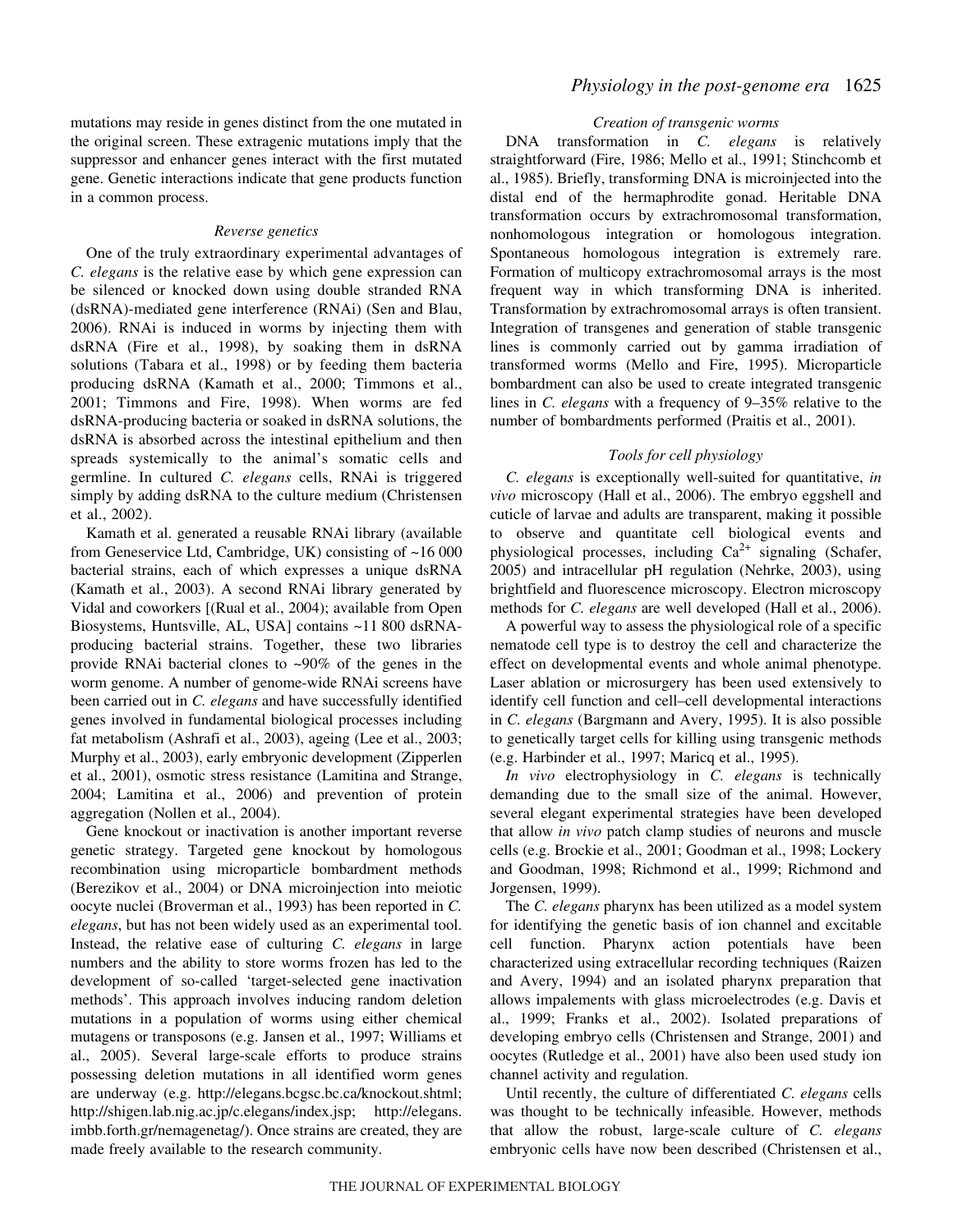# 1626 K. Strange

2002). Isolated embryonic cells differentiate within 24 h into the various cell types that form the newly hatched L1 larva. Cultured somatic cells have been particularly useful for electrophysiological studies of ion channel function (e.g. Christensen et al., 2002; Estevez et al., 2003; Yuan et al., 2003). Fluorescence-activated and magnetic-activated cell sorting can be used to enrich cell types of interest, in turn allowing cellspecific biochemical, molecular, DNA microarray and proteomic studies (e.g. Cinar et al., 2005; Colosimo et al., 2004; Fox et al., 2005).

#### *Functional genomics*

Developing a molecular level understanding of a physiological process requires identification of the genes, and the proteins they encode (i.e. the 'parts'), that work together to give rise to that process. Functional genomics, which utilizes large-scale and high-throughput methodologies to define and analyze gene function at a global level (Segal and Kim, 2003; Yanai, 2003), is therefore an important component of molecular integrative/systems biology research. Numerous functional genomics studies including genome-wide microarray (e.g. Shen et al., 2005; Viswanathan et al., 2005) and RNAi screens (discussed above) have been carried out in *C. elegans*. In addition, a genome-wide protein–protein interaction map is being developed for the worm (Li et al., 2004). Integration of these large-scale datasets with functional studies can provide important and novel insights into physiological processes (e.g. Boulton et al., 2002; Walhout et al., 2002; Gunsalus et al., 2005; Zhong and Sternberg, 2006).

#### *Reagents and online resources*

The 'worm community' is well known for its open sharing of data and reagents. Numerous reagents including cosmid, YAC and EST clones are freely available from public resources. Literally thousands of mutant and transgenic worm strains are maintained and available at the *Caenorhabditis* Genetics Center (http://www.cbs.umn.edu/CGC/)*.* In addition, an extraordinary wealth of data on *C. elegans* is available online. Indeed, the worm community was an early pioneer in the use of the Internet for electronic data sharing. WormBase (http://www.wormbase.org/) is a particularly noteworthy database. It provides an exhaustive catalog of worm biology including identification of all known and predicted worm genes. Gene descriptions include genome location, mutant and RNAi phenotypes, expression patterns, microarray data, gene ontology, mutant alleles and BLAST matches (Schwarz et al., 2006). WormBook (http://www.wormbook.org/) is an extensive online collection of chapters describing *C. elegans* biology and methodology.

# **Using** *C. elegans* **as a model system for integrative physiology research**

We have utilized *C. elegans* extensively to study ClC anion channel physiology, epithelial cell oscillatory  $Ca^{2+}$  signaling and osmotic homeostasis. For the purposes of this article, I will provide a brief overview of our recent work on cellular osmotic stress physiology. This work illustrates use of many of the tools described above.

Fig. 1 is a cartoon showing the response of animal cells to hypertonic stress. Exposure of animal cells to hypertonic media causes rapid water loss and cell shrinkage. Most cells respond to shrinkage by activation of regulatory volume increase (RVI) salt uptake mediated by  $Na^+/K^+/2Cl^-$  cotransporters or  $Na^+/H^+$ and Cl<sup>-</sup>/HCO<sub>3</sub><sup>-</sup> exchange mechanisms. Osmotically obliged water follows salt uptake and cell volume returns to its original value (Lang et al., 1998).

The net effect of cell shrinkage and subsequent RVI is an increase in intracellular ionic strength. Inorganic ions are socalled 'perturbing' solutes and can cause protein denaturation and other forms of cell damage when they are present in elevated concentrations. The second phase of the hypertonic stress response then is the replacement of inorganic ions by organic osmolytes. Organic osmolytes are 'compatible' or 'non-perturbing' solutes such glycerol, sorbitol, taurine, proline and betaine. These solutes have unique biophysical and biochemical properties that allow cells to accumulate them to high levels or to withstand large shifts in their concentration without deleterious effects on cellular structure and function. Accumulation of organic osmolytes is mediated either by energy-dependent transport from the external medium or by changes in the rates of osmolyte synthesis and degradation (Yancey, 2005). Hypertonic stress typically increases the expression of both organic osmolyte transporters and key enzymes involved in their synthesis (Jeon et al., 2006). The third component of the hypertonic stress response is the repair of molecular damage, including DNA breaks and protein denaturation, induced by the initial cell shrinkage and elevation ionic strength (e.g. Sheen et al., 2006).

While the effector mechanisms that mediate RVI and organic osmolyte accumulation in animal cells are well described, little is known about the molecular basis of the signals and signaling mechanisms that activate these pathways (Fig. 2). *C. elegans* seemed to be an ideal model system in which to define how animal cells detect osmotic stress. As noted earlier, worms inhabit decaying vegetable matter such as forest floor leaf litter. Soil environments are osmotically unstable and worms are exposed to constant osmotic challenges. In the laboratory, *C. elegans* readily survives and adapts to growth media made hypertonic by addition of up to 500 mmol  $l^{-1}$  NaCl (Lamitina et al., 2004). Worms lose water rapidly and shrink during hypertonic stress, but then regain their original volume within a few tens of minutes. Over a period of several hours, worms accumulate the organic osmolyte glycerol. Glycerol accumulation is mediated by de novo synthesis. Glycerol 3 phosphate dehydrogenase (GPDH) catalyzes the rate-limiting step in glycerol synthesis. Two genes, *gpdh-1* and *gpdh-2*, encode this enzyme in *C. elegans*. Northern analyses demonstrated that *gpdh-1* is transcriptionally upregulated in response to hypertonic stress. Extensive genome-wide microarray studies (T. Lamitina and K.S., unpublished observations), revealed that *gpdh-1* shows a sustained and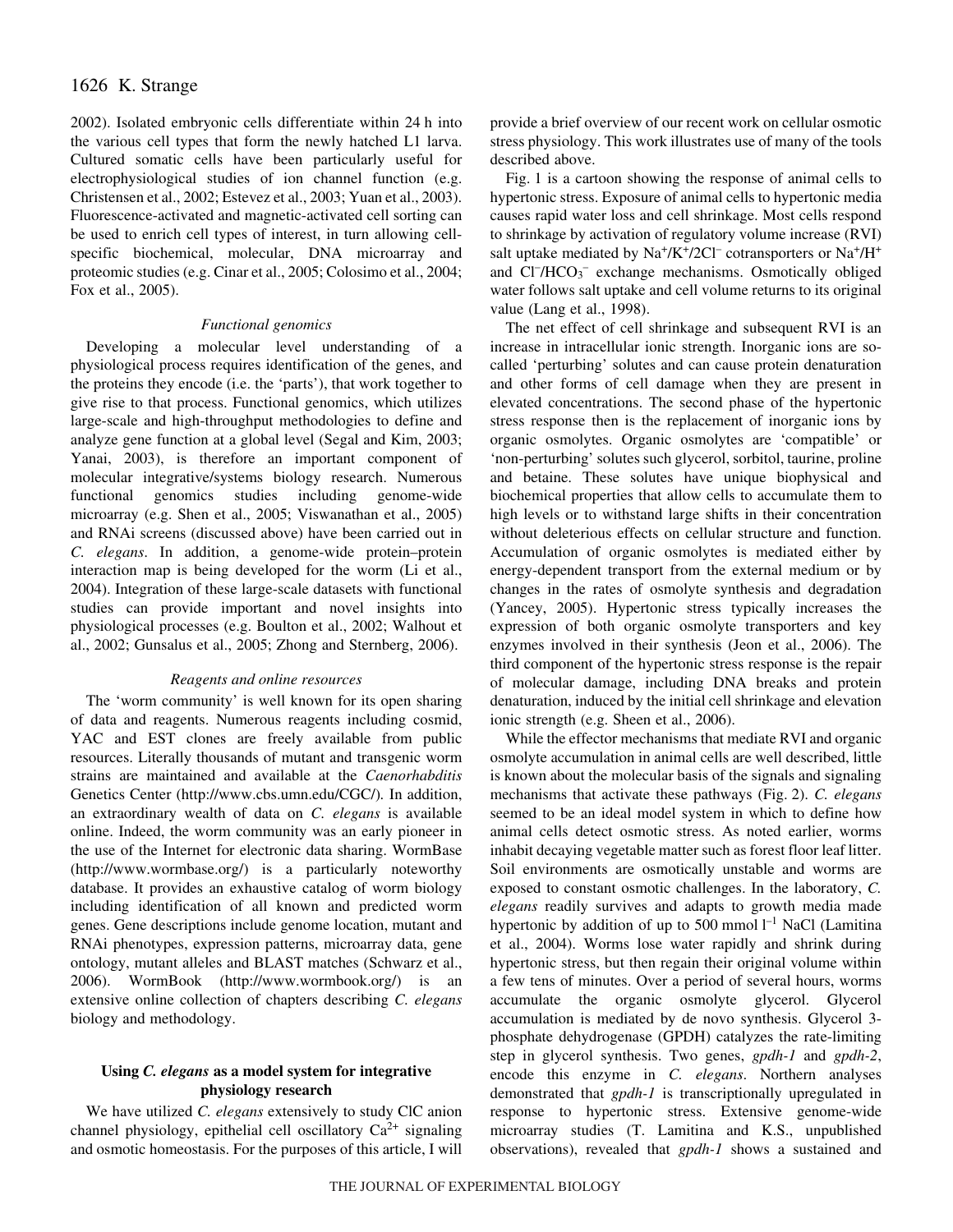

Fig. 1. Cartoon illustrating the hypertonic stress response of animal cells. Exposure to hypertonic media causes rapid water loss and cell shrinkage. Cells respond to shrinkage by activating regulatory volume increase (RVI) salt uptake mechanisms. Osmotically obliged water follows salt uptake and cell volume returns to its original value. Over a period of several hours, cells replace inorganic ions accumulated during RVI with organic osmolytes. Accumulation of organic osmolytes is mediated either by energy-dependent transport from the external medium or by changes in the rates of osmolyte synthesis and degradation. Hypertonic stress typically increases the expression of both organic osmolyte transporters and key enzymes involved in their synthesis. Cells also repair molecular damage including DNA breaks and protein denaturation induced by the initial cell shrinkage and elevation cell inorganic ion levels.



Fig. 2. Cartoon illustrating the steps involved in activation of the cellular hypertonic stress response. In animal cells, the signals by which osmotic stress is detected and the signaling pathways, including inhibitory inputs, that regulate activation of regulatory volume increase (RVI) mechanisms, organic osmolyte accumulation and damage repair are poorly understood. Genome-wide RNAi screening in *C. elegans* suggests that disruption of new protein synthesis and cotranslational protein folding is one signal that activates organic osmolyte accumulation (see Fig. 4) (see also Lamitina et al., 2006).

strong transcriptional upregulation while *gpdh-2* shows a weak, transient increase in expression levels.

To determine whether *gpdh-1* and *gpdh-2* are osmoregulatory effectors, we generated a *gpdh-1;gpdh-2* double knockout worm. The double knockout had no obvious phenotype under normal growth conditions. However, when exposed to hypertonic stress, the worms had greatly reduced glycerol levels, were completely sterile and showed greatly slowed larval development (Lamitina et al., 2006). Transgenic worms expressing *gpdh-1* or *gpdh-2* GFP reporters demonstrated that *gpdh-2* is constitutively expressed in the intestine, hypodermis and excretory cell. *gpdh-1* expression was not detected under normal growth conditions. However, expression was induced in the intestine and hypodermis during hypertonic stress (Lamitina et al., 2006).

The striking on–off behavior of the *gpdh-1* GFP reporter provided an ideal assay for forward and reverse genetic screens. To begin identifying signals and signaling mechanisms that regulate osmoprotective gene expression, we performed a genome-wide RNAi feeding screen using a commercially available RNAi feeding library that contained individual *E. coli* clones engineered to produce double stranded RNA homologous to ~16·000 *C. elegans* genes. Worms were fed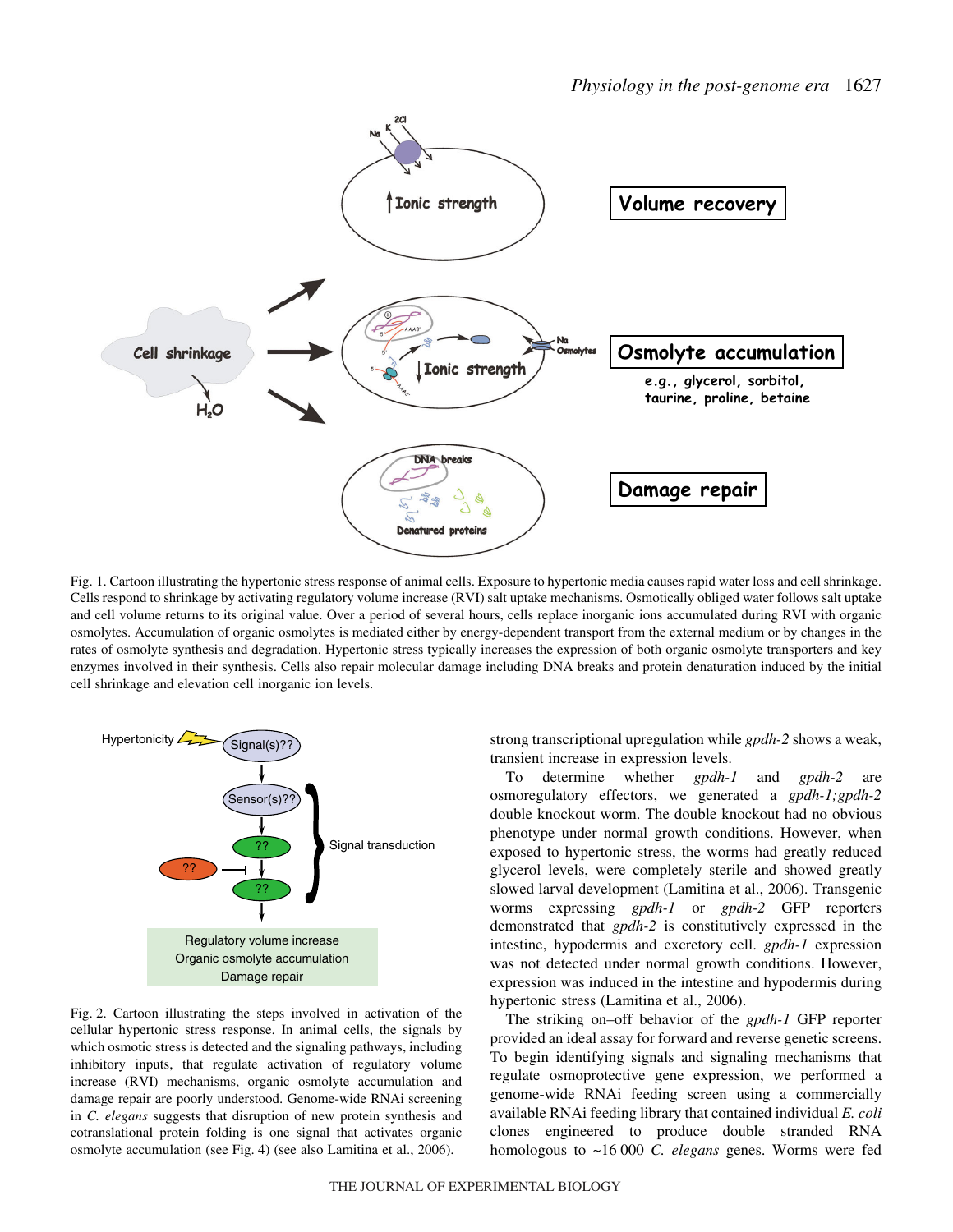

Fig. 3. Pie chart showing distribution of the functional categories of the 122 *rgpd* genes identified by genome-wide RNAi screening in *C. elegans* (Lamitina et al., 2006).

single *E. coli* clones for 3 days and then visually scored for constitutive activation of the *gpdh-1* GFP reporter. This initial screen identified 106 genes whose knockdown induced *gpdh-1* expression in the absence of hypertonic stress. These genes are termed regulators of glycerol-3-phosphate-dehydrogenase (*rgpd*) expression (Lamitina et al., 2006).

Genome-wide RNAi screening results in significant numbers of false negatives (Simmer et al., 2003). To identify additional *rgpd* genes, we queried the *C. elegans* Interactome, a genomewide protein–protein interaction map composed of 3228 genes and 5685 yeast two-hybrid interactions (Li et al., 2004). Fortyeight of the 106 *rgpd* genes identified in the initial screen were

present in the Interactome. These 48 *rgpd* genes interacted with 148 other genes. Of these 148 interacting genes, 124 were represented in our RNAi library. We re-screened these 124 interacting genes by RNAi feeding and identified an additional 16 genes that activated the *gpdh-1* GFP reporter. The Interactome screen thus increased the *rgpd* genes by 15% to 122. This increase is consistent with false negative rates of 10–30% that have been estimated for *C. elegans* genome-wide RNAi screens (Simmer et al., 2003).

*rgpd* gene functions fell into six defined cellular processes as well as a group of genes with unassigned functions (Fig. 3). Interestingly, the majority (44% or 54/122) of *rgpd* genes fell into a category defined as protein homeostasis. These genes encode proteins required for RNA processing, protein synthesis, protein folding and protein degradation. Protein homeostasis genes function to maintain levels of properly folded and functioning cellular proteins. Inhibition of these genes is expected to increase the levels of damaged cellular proteins. Recent studies (Nollen et al., 2004) support this idea. Wild-type GFP expressed in *C. elegans* muscle cells is distributed uniformly in the cytoplasm. However, modified GFPs containing repeats of glutamine undergo age-dependent aggregation

(Morley et al., 2002). Genome-wide RNAi screening identified 187 genes that function to slow ageing-induced protein aggregation (Nollen et al., 2004). We found that 34 of the 122 *rgpd* genes overlapped with this 187-gene dataset. This is a 24 fold greater overlap than expected by chance alone (*P*<0.001). Strikingly, 25 of the 34 overlapping genes are predicted to function in RNA processing, protein synthesis, protein folding and protein degradation. Thus, genes that function to prevent protein aggregation also function to inhibit *gpdh-1* expression. When the function of these genes is disrupted, damaged and denatured proteins accumulate in cells and *gpdh-1* expression is increased, leading to glycerol accumulation.

Our results are consistent with a model in which increased levels of damaged or denatured proteins act as signal that triggers osmoprotective gene expression and organic osmolyte accumulation (Fig. 4). Accumulation of organic osmolytes is expected to stabilize protein structure and decrease protein misfolding (e.g. Auton and Bolen, 2005; Ignatova and Gierasch, 2006), which in turn would serve to autoregulate pathway activity.

Interestingly, our experimental observations suggest that *gpdh-1* expression is specifically activated by osmotically induced disruption of new protein synthesis and cotranslational folding rather than by denaturation of existing proteins  $(Lamitina et al., 2006)$  (Fig. 4). Such a mechanism would allow cells to discriminate between osmotically induced protein damage and other forms of stress-induced damage. Our



Fig. 4. Model for regulation of osmosensitive gene expression by disruption of protein homeostasis. Hypertonic stress induced water loss causes elevated cytoplasmic ionic strength, which in turn disrupts new protein synthesis and cotranslational protein folding (see Lamitina et al., 2006). Damaged proteins function as a signal that activates *gpdh-1* expression and glycerol synthesis. Glycerol replaces inorganic ions in the cytoplasm and functions as a chemical chaperone that aids in the refolding of misfolded proteins. Loss of function of protein homeostasis genes also causes accumulation of damaged proteins and activation of *gpdh-1* expression.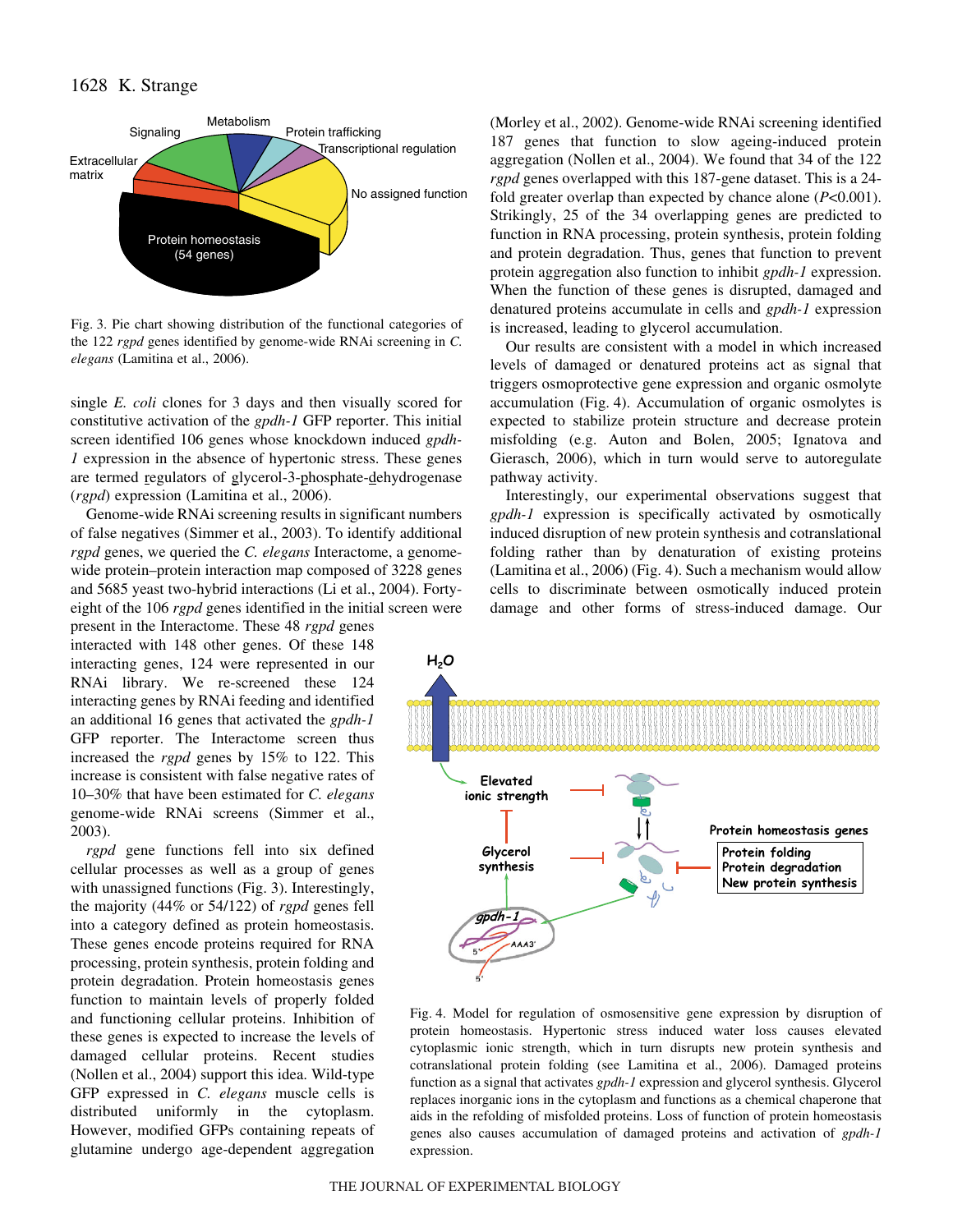proposed model is analogous to the unfolded protein response, which is an intracellular signaling and transcriptional/ translational program activated by the accumulation of unfolded proteins in the ER lumen that functions to restore ER protein homeostasis (Schroder and Kaufman, 2005).

The *rgpd* genes identified in our RNAi screen represent inhibitory inputs into the signaling pathways that regulate osmoprotective gene expression (see Fig. 2). Loss-of-function mutant worm strains exist for several of these *rgpd* genes and these worms exhibit constitutive *gpdh-1* expression and glycerol accumulation (Lamitina et al., 2006). Importantly, it is now possible to use these mutants and carry out additional RNAi and mutagenesis screens to identify genes that suppress *gpdh-1* expression. Such suppressor genes will almost certainly include components of the signaling pathway that function normally to activate the expression of osmoprotective genes such as *gpdh-1*. Thus, by exploiting the experimental attributes of *C. elegans*, it should eventually be possible to develop an integrated molecular understanding of how an animal cell detects osmotic stress and activates protective mechanisms. It is likely that such mechanisms show strong evolutionary conservation (e.g. Strange et al., 2006). New insights gained from *C. elegans* will therefore undoubtedly provide insights into how more complex organisms including mammals cope with osmotic perturbations.

#### **Conclusions and future perspective**

Genome sequences are often referred to as 'molecular' or 'genetic blueprints'. Blueprints are detailed, integrated sets of plans or programs of action that describe how to accomplish a particular task. Given our current level of understanding, a genome is little more than lines of code (i.e. genes) that specify how to synthesize RNA and proteins. Genome sequence must be deciphered into a set of instructions that allow us to understand how organisms are built, how they run and how they interact with their environments. It is the job of the integrative physiologist to decipher the lines of an organism's genetic code into a working blueprint. Genetically tractable organisms such as *C. elegans* provide numerous experimental advantages for defining gene function and integrative biology. Ultimately, however, it will be the integration of insights obtained from many different organisms that provides the deepest understanding of a biological process. In this regard, comparative physiology is very much alive and relevant in the post-genome era.

This work was supported by NIH grants DK51610, DK61168 and GM74229.

#### **References**

- **Albertson, D. G. and Thomson, J. N.** (1976). The pharynx of *Caenorhabditis elegans*. *Philos. Trans. R. Soc. Lond. B Biol. Sci.* **275**, 299-325.
- **Ashrafi, K., Chang, F. Y., Watts, J. L., Fraser, A. G., Kamath, R. S., Ahringer, J. and Ruvkun, G.** (2003). Genome-wide RNAi analysis of *Caenorhabditis elegans* fat regulatory genes. *Nature* **421**, 268-272.
- Auton, M. and Bolen, D. W. (2005). Predicting the energetics of osmolyteinduced protein folding/unfolding. *Proc. Natl. Acad. Sci. USA* **102**, 15065- 15068.
- **Bargmann, C. I. and Avery, L.** (1995). Laser killing of cells in *Caenorhabditis elegans*. *Methods Cell Biol.* **48**, 225-250.
- **Berezikov, E., Bargmann, C. I. and Plasterk, R. H.** (2004). Homologous gene targeting in *Caenorhabditis elegans* by biolistic transformation. *Nucleic Acids Res.* **32**, e40.
- **Bloom, F. E.** (2001). What does it all mean to you? *J. Neurosci*. **21**, 8304- 8305.
- **Boulton, S. J., Gartner, A., Reboul, J., Vaglio, P., Dyson, N., Hill, D. E. and Vidal, M.** (2002). Combined functional genomic maps of the *C. elegans* DNA damage response. *Science* **295**, 127-131.
- **Brockie, P. J., Mellem, J. E., Hills, T., Madsen, D. M. and Maricq, A. V.** (2001). The *C. elegans* glutamate receptor subunit NMR-1 is required for slow NMDA-activated currents that regulate reversal frequency during locomotion. *Neuron* **31**, 617-630.
- **Broverman, S., MacMorris, M. and Blumenthal, T.** (1993). Alteration of *Caenorhabditis elegans* gene expression by targeted transformation. *Proc. Natl. Acad. Sci. USA* **90**, 4359-4363.
- **Christensen, M. and Strange, K.** (2001). Developmental regulation of a novel outwardly rectifying mechanosensitive anion channel in *Caenorhabditis elegans*. *J. Biol. Chem.* **276**, 45024-45030.
- **Christensen, M., Estevez, A. Y., Yin, X. M., Fox, R., Morrison, R., McDonnell, M., Gleason, C., Miller, D. M. and Strange, K.** (2002). A primary culture system for functional analysis of *C. elegans* neurons and muscle cells. *Neuron* **33**, 503-514.
- **Cinar, H., Keles, S. and Jin, Y.** (2005). Expression profiling of GABAergic motor neurons in *Caenorhabditis elegans*. *Curr. Biol.* **15**, 340-346.
- **Colosimo, M. E., Brown, A., Mukhopadhyay, S., Gabel, C., Lanjuin, A. E., Samuel, A. D. and Sengupta, P.** (2004). Identification of thermosensory and olfactory neuron-specific genes via expression profiling of single neuron types. *Curr. Biol.* **14**, 2245-2251.
- **Davis, M. W., Fleischhauer, R., Dent, J. A., Joho, R. H. and Avery, L.** (1999). A mutation in the *C. elegans* EXP-2 potassium channel that alters feeding behavior. *Science* **286**, 2501-2504.
- **Estevez, A. Y., Roberts, R. K. and Strange, K.** (2003). Identification of storeindependent and store-operated Ca2+ conductances in *Caenorhabditis elegans* intestinal epithelial cells. *J. Gen. Physiol.* **122**, 207-223.
- **Fire, A.** (1986). Integrative transformation of *Caenorhabditis elegans*. *EMBO J.* **5**, 2673-2680.
- **Fire, A., Xu, S., Montgomery, M. K., Kostas, S. A., Driver, S. E. and Mello, C. C.** (1998). Potent and specific genetic interference by double-stranded RNA in *Caenorhabditis elegans*. *Nature* **391**, 806-811.
- **Fox, R. M., Von Stetina, S. E., Barlow, S. J., Shaffer, C., Olszewski, K. L., Moore, J. H., Dupuy, D., Vidal, M. and Miller, D. M.** (2005). A gene expression fingerprint of *C. elegans* embryonic motor neurons. *BMC Genomics* **6**, 42.
- **Franks, C. J., Pemberton, D., Vinogradova, I., Cook, A., Walker, R. J. and Holden-Dye, L.** (2002). Ionic basis of the resting membrane potential and action potential in the pharyngeal muscle of *Caenorhabditis elegans*. *J. Neurophysiol.* **87**, 954-961.
- **Goodman, M. B., Hall, D. H., Avery, L. and Lockery, S. R.** (1998). Active currents regulate sensitivity and dynamic range in *C. elegans* neurons. *Neuron* **20**, 763-772.
- **Gunsalus, K. C., Ge, H., Schetter, A. J., Goldberg, D. S., Han, J. D., Hao, T., Berriz, G. F., Bertin, N., Huang, J., Chuang, L. S. et al.** (2005). Predictive models of molecular machines involved in *Caenorhabditis elegans* early embryogenesis. *Nature* **436**, 861-865.
- **Hall, D. H., Lints, R. and Altun, Z.** (2006). Nematode neurons: anatomy and anatomical methods in *Caenorhabditis elegans*. *Int. Rev. Neurobiol.* **69**, 1- 35.
- **Harbinder, S., Tavernarakis, N., Herndon, L. A., Kinnell, M., Xu, S. Q., Fire, A. and Driscoll, M***.* (1997). Genetically targeted cell disruption in *Caenorhabditis elegans*. *Proc. Natl. Acad. Sci. USA* **94**, 13128-13133.
- **Ideker, T., Galitski, T. and Hood, L.** (2001). A new approach to decoding life: systems biology. *Annu. Rev. Genomics Hum. Genet.* **2**, 343-372.
- **Ignatova, Z. and Gierasch, L. M.** (2006). Inhibition of protein aggregation in vitro and in vivo by a natural osmoprotectant. *Proc. Natl. Acad. Sci. USA* **103**, 13357-13361.
- **Jansen, G., Hazendonk, E., Thijssen, K. L. and Plasterk, R. H.** (1997). Reverse genetics by chemical mutagenesis in *Caenorhabditis elegans*. *Nat. Genet.* **17**, 119-121.
- **Jeon, U. S., Kim, J. A., Sheen, M. R. and Kwon, H. M***.* (2006). How tonicity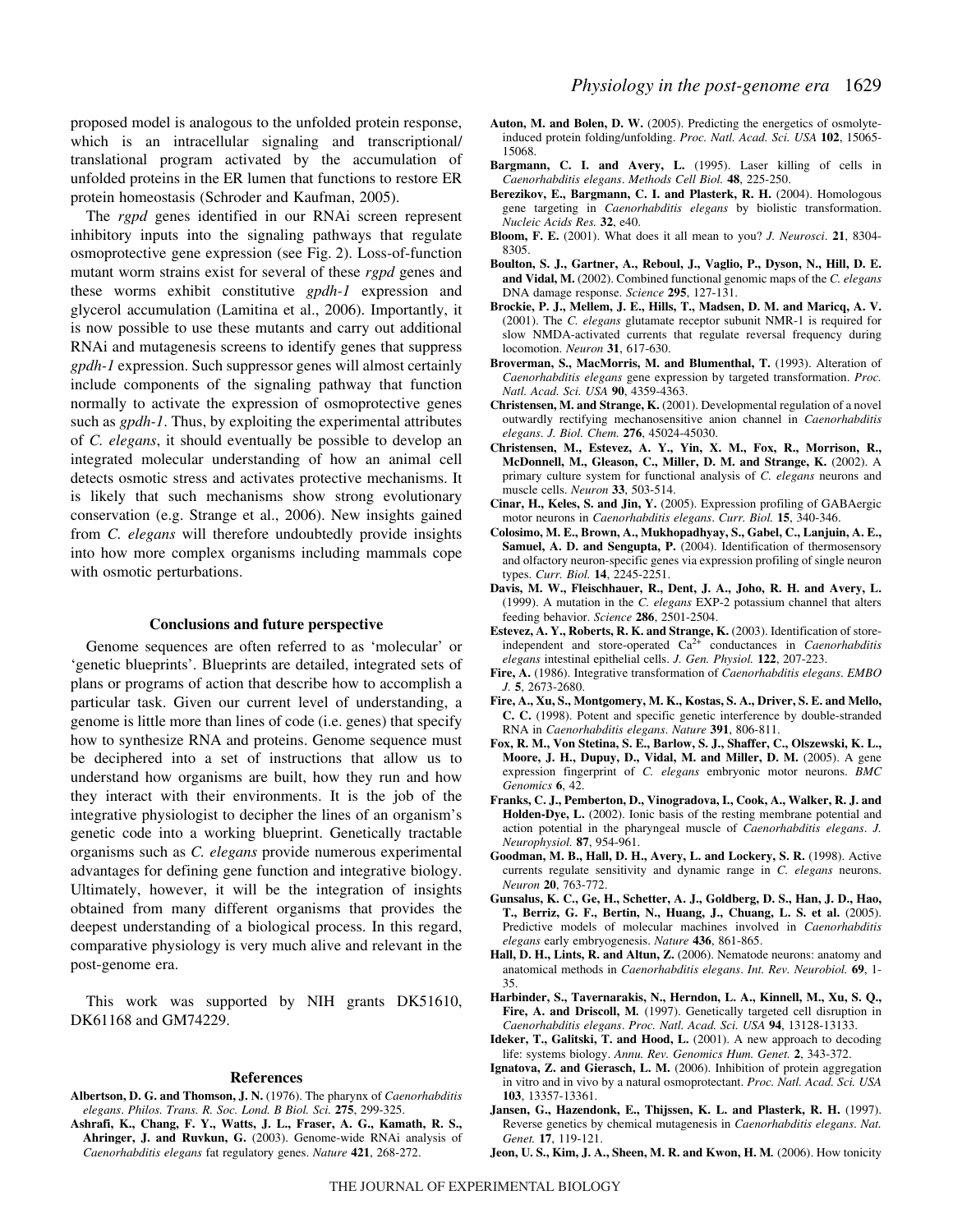# 1630 K. Strange

regulates genes: story of TonEBP transcriptional activator. *Acta Physiol.* **187**, 241-247.

- **Jorgensen, E. M. and Mango, S. E.** (2002). The art and design of genetic screens: *Caenorhabditis elegans*. *Nat. Rev. Genet.* **3**, 356-369.
- **Kamath, R. S., Martinez-Campos, M., Zipperlen, P., Fraser, A. G. and Ahringer, J.** (2000). Effectiveness of specific RNA-mediated interference through ingested double-stranded RNA in *Caenorhabditis elegans*. *Genome Biol.* **2**, 2.1-2.10.
- **Kamath, R. S., Fraser, A. G., Dong, Y., Poulin, G., Durbin, R., Gotta, M., Kanapin, A., Le Bot, N., Moreno, S., Sohrmann, M. et al.** (2003). Systematic functional analysis of the *Caenorhabditis elegans* genome using RNAi. *Nature* **421**, 231-237.
- **Kitano, H.** (2002a). Looking beyond the details: a rise in system-oriented approaches in genetics and molecular biology. *Curr. Genet.* **41**, 1-10.
- **Kitano, H.** (2002b). Systems biology: a brief overview. *Science* **295**, 1662- 1664.
- **Krebs, H. A.** (1975). The August Krogh Principle: 'For many problems there is an animal on which it can be most conveniently studied'. *J. Exp. Zool.* **194**, 221-226.
- **Krogh, A.** (1929). Progress in physiology. *Am. J. Physiol.* **90**, 243-251.
- **Lamitina, S. T. and Strange, K.** (2004). Transcriptional targets of the DAF-16 insulin signaling pathway protect *C. elegans* from extreme hypertonic stress. *Am. J. Physiol.* **288**, 467-474.
- **Lamitina, S. T., Morrison, R., Moeckel, G. W. and Strange, K.** (2004). Adaptation of the nematode *Caenorhabditis elegans* to extreme osmotic stress. *Am. J. Physiol.* **286**, C785-C791.
- **Lamitina, T., Huang, C. G. and Strange, K.** (2006). Genome-wide RNAi screening identifies protein damage as a regulator of osmoprotective gene expression. *Proc. Natl. Acad. Sci. USA* **103**, 12173-12178.
- **Lang, F., Busch, G. L., Ritter, M., Volkl, H., Waldegger, S., Gulbins, E. and Haussinger, D.** (1998). Functional significance of cell volume regulatory mechanisms. *Physiol. Rev.* **78**, 247-306.
- **Lee, S. S., Lee, R. Y., Fraser, A. G., Kamath, R. S., Ahringer, J. and Ruvkun, G.** (2003). A systematic RNAi screen identifies a critical role for mitochondria in *C. elegans* longevity. *Nat. Genet.* **33**, 40-48.
- **Leung, B., Hermann, G. J. and Priess, J. R.** (1999). Organogenesis of the *Caenorhabditis elegans* intestine. *Dev. Biol.* **216**, 114-134.
- **Lewis, J. A. and Fleming, J. T.** (1995). Basic culture methods. In *Caenorhabditis elegans: Modern Biological Analysis of an Organism* (ed. H. F. Epstein and D. C. Shakes), pp. 4-29. New York: Academic Press.
- **Li, S., Armstrong, C. M., Bertin, N., Ge, H., Milstein, S., Boxem, M., Vidalain, P. O., Han, J. D., Chesneau, A., Hao, T. et al.** (2004). A map of the interactome network of the metazoan *C. elegans*. *Science* **5657**, 540- 543.
- **Lockery, S. R. and Goodman, M. B.** (1998). Tight-seal whole-cell patch clamping of *Caenorhabditis elegans* neurons. *Meth. Enzymol.* **293**, 201- 217.
- **Maricq, A. V., Peckol, E., Driscoll, M. and Bargmann, C. I.** (1995). Mechanosensory signalling in *C. elegans* mediated by the GLR-1 glutamate receptor. *Nature* **378**, 78-81.
- **Mello, C. and Fire, A.** (1995). DNA transformation. *Methods Cell Biol.* **48**, 451-482.
- **Mello, C. C., Kramer, J. M., Stinchcomb, D. and Ambros, V.** (1991). Efficient gene transfer in *C. elegans*: extrachromosomal maintenance and integration of transforming sequences. *EMBO J.* **10**, 3959-3970.
- **Morley, J. F., Brignull, H. R., Weyers, J. J. and Morimoto, R. I.** (2002). The threshold for polyglutamine-expansion protein aggregation and cellular toxicity is dynamic and influenced by aging in *Caenorhabditis elegans*. *Proc. Natl. Acad. Sci. USA* **99**, 10417-10422.
- **Murphy, C. T., McCarroll, S. A., Bargmann, C. I., Fraser, A., Kamath, R. S., Ahringer, J., Li, H. and Kenyon, C.** (2003). Genes that act downstream of DAF-16 to influence the lifespan of *Caenorhabditis elegans*. *Nature* **424**, 277-283.
- **Nehrke, K.** (2003). A reduction in intestinal cell  $pH_i$  due to loss of the *Caenorhabditis elega*ns Na+/H+ exchanger NHX-2 increases life span. *J. Biol. Chem.* **278**, 44657-44666.
- **Nelson, F. K. and Riddle, D. L.** (1984). Functional study of the *Caenorhabditis elegans* secretory-excretory system using laser microsurgery. *J. Exp. Zool.* **231**, 45-56.
- **Nelson, F. K., Albert, P. S. and Riddle, D. L.** (1983). Fine structure of the *Caenorhabditis elegans* secretory-excretory system. *J. Ultrastruct. Res.* **82**, 156-171.

**Nollen, E. A., Garcia, S. M., van Haaften, G., Kim, S., Chavez, A.,**

**Morimoto, R. I. and Plasterk, R. H.** (2004). Genome-wide RNA interference screen identifies previously undescribed regulators of polyglutamine aggregation. *Proc. Natl. Acad. Sci. USA* **101**, 6403-6408.

- **Pennisi, E.** (2003). Systems biology. Tracing life's circuitry. *Science* **302**, 1646-1649.
- **Praitis, V., Casey, E., Collar, D. and Austin, J.** (2001). Creation of low-copy integrated transgenic lines in *Caenorhabditis elegans*. *Genetics* **157**, 1217- 1226.
- **Raizen, D. M. and Avery, L.** (1994). Electrical activity and behavior in the pharynx of *Caenorhabditis elegans*. *Neuron* **12**, 483-495.
- **Richmond, J. E. and Jorgensen, E. M.** (1999). One GABA and two acetylcholine receptors function at the *C. elegans* neuromuscular junction. *Nat. Neurosci.* **2**, 791-797.
- **Richmond, J. E., Davis, W. S. and Jorgensen, E. M.** (1999). UNC-13 is required for synaptic vesicle fusion in *C. elegans*. *Nat. Neurosci.* **2**, 959- 964.
- **Riddle, D. L. and Albert, P. S.** (1997). Genetic and environmental regulation of dauer larva development. In *C. elegans II* (ed. D. L. Riddle, T. Blumenthal, B. J. Meyer and J. R. Priess), pp. 739-768. Cold Spring Harbor: Cold Spring Harbor Laboratory Press.
- **Rual, J. F., Ceron, J., Koreth, J., Hao, T., Nicot, A. S., Hirozane-Kishikawa, T., Vandenhaute, J., Orkin, S. H., Hill, D. E., van den Heuvel, S. et al.** (2004). Toward improving *Caenorhabditis elegans* phenome mapping with an ORFeome-based RNAi library. *Genome Res.* **14**, 2162-2168.
- **Rutledge, E., Bianchi, L., Christensen, M., Boehmer, C., Morrison, R., Broslat, A., Beld, A. M., George, A., Greenstein, D. and Strange, K.** (2001). CLH-3, a ClC-2 anion channel ortholog activated during meiotic maturation in *C. elegans* oocytes. *Curr. Biol.* **11**, 161-170.
- **Schafer, W. R.** (2005). Deciphering the neural and molecular mechanisms of *C. elegans* behavior. *Curr. Biol.* **15**, R723-R729.
- **Schroder, M. and Kaufman, R. J.** (2005). The mammalian unfolded protein response. *Annu. Rev. Biochem.* **74**, 739-789.
- **Schwarz, E. M., Antoshechkin, I., Bastiani, C., Bieri, T., Blasiar, D., Canaran, P., Chan, J., Chen, N., Chen, W. J., Davis, P. et al.** (2006). WormBase: better software, richer content. *Nucleic Acids Res.* **34**, D475- D478.
- Segal, E. and Kim, S. K. (2003). The modular era of functional genomics. *Genome Biol.* **4**, 317.
- **Sen, G. L. and Blau, H. M.** (2006). A brief history of RNAi: the silence of the genes. *FASEB J.* **20**, 1293-1299.
- **Sheen, M. R., Kim, S. W., Jung, J. Y., Ahn, J. Y., Rhee, J. G., Kwon, H. M. and Woo, S. K.** (2006). Mre11-Rad50-Nbs1 (MRN) complex is activated by hypertonicity. *Am. J. Physiol*. **291**, F1014-F1020.
- **Shen, C., Nettleton, D., Jiang, M., Kim, S. K. and Powell-Coffman, J. A.** (2005). Roles of the HIF-1 hypoxia-inducible factor during hypoxia response in *Caenorhabditis elegans*. *J. Biol. Chem.* **280**, 20580-20588.
- **Simmer, F., Moorman, C., Van Der Linden, A. M., Kuijk, E., Van Den Berghe, P. V., Kamath, R., Fraser, A. G., Ahringer, J. and Plasterk, R. H.** (2003). Genome-wide RNAi of *C. elegans* using the hypersensitive *rrf-3* strain reveals novel gene functions. *PLoS Biol.* **1**, E12.
- **Stinchcomb, D. T., Shaw, J. E., Carr, S. H. and Hirsh, D.** (1985). Extrachromosomal DNA transformation of *Caenorhabditis elegans*. *Mol. Cell. Biol.* **5**, 3484-3496.
- **Strange, K., Denton, J. and Nehrke, K.** (2006). Ste20-type kinases: evolutionarily conserved regulators of ion transport and cell volume. *Physiology* **21**, 61-68.
- **Sulston, J. E. and Horvitz, H. R.** (1977). Post-embryonic cell lineages of the nematode, *Caenorhabditis elegans*. *Dev. Biol.* **56**, 110-156.
- **Sulston, J. E., Schierenberg, E., White, J. G. and Thomson, J. N.** (1983). The embryonic cell lineage of the nematode *Caenorhabditis elegans*. *Dev. Biol.* **100**, 64-119.
- **Tabara, H., Grishok, A. and Mello, C. C.** (1998). RNAi in *C. elegans*: soaking in the genome sequence. *Science* **282**, 430-431.
- **Timmons, L. and Fire, A.** (1998). Specific interference by ingested dsRNA. *Nature* **395**, 854.
- **Timmons, L., Court, D. L. and Fire, A.** (2001). Ingestion of bacterially expressed dsRNAs can produce specific and potent genetic interference in *Caenorhabditis elegans*. *Gene* **263**, 103-112.
- **Viswanathan, M., Kim, S. K., Berdichevsky, A. and Guarente, L.** (2005). A role for SIR-2.1 regulation of ER stress response genes in determining *C. elegans* life span. *Dev. Cell* **9**, 605-615.
- **Walhout, A. J., Reboul, J., Shtanko, O., Bertin, N., Vaglio, P., Ge, H., Lee, H., Doucette-Stamm, L., Gunsalus, K. C., Schetter, A. J. et al.** (2002).